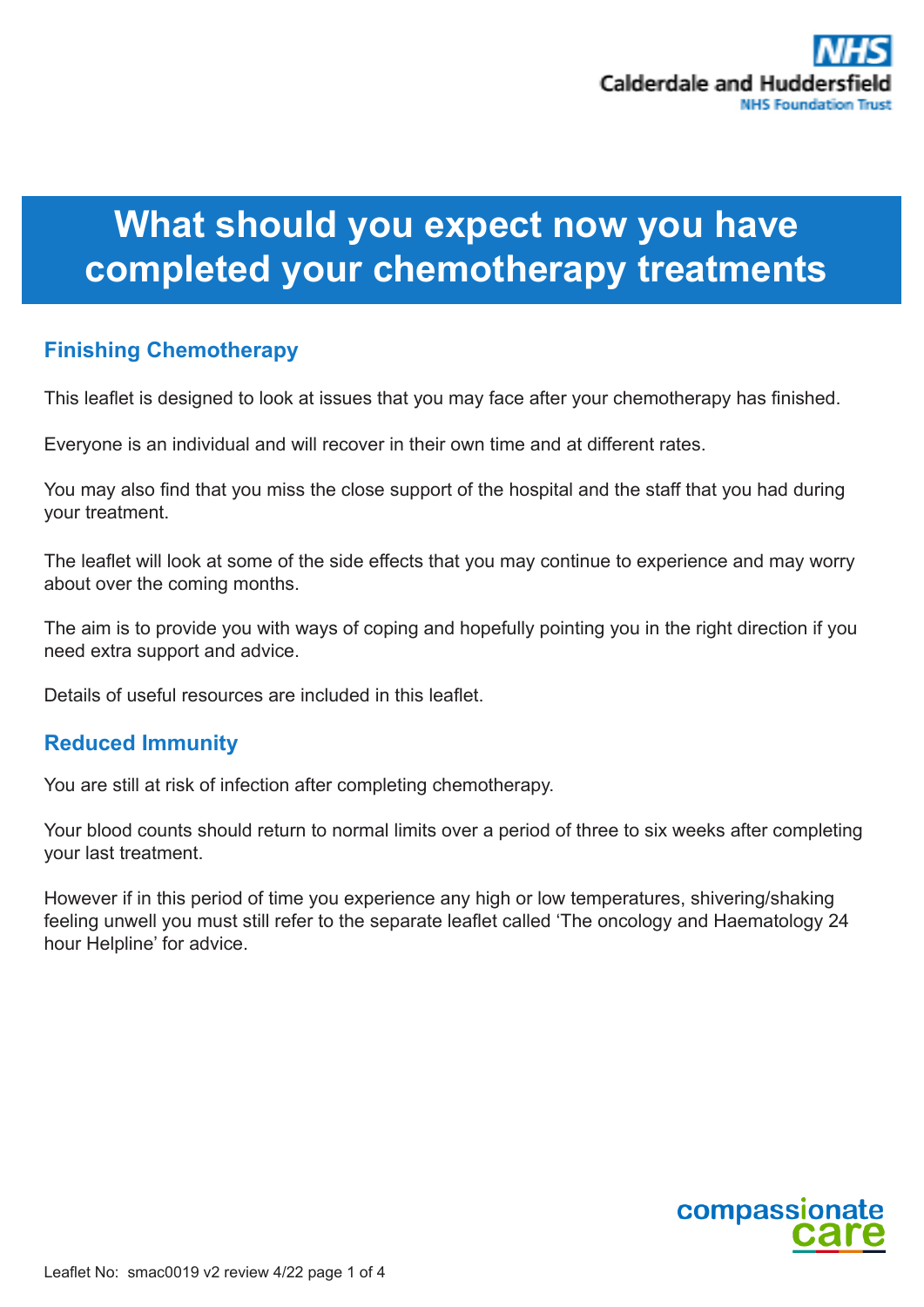# **Tiredness**

Tiredness and fatigue can build slowly while you are having chemotherapy.

If you have also had surgery and or radiotherapy as part of your treatment this can also cause tiredness/fatigue.

Individuals will recover their energy levels at different rates but it could last for anything up to six months to a year, sometimes longer.

#### **Things to do to help yourself**

- Plan activities for times when you feel less tired.
- Allow for rest times during your day.
- Undertake gentle exercise and build slowly.
- Do not push yourself to be able to do everything that you did before chemotherapy, just because you've finished your treatment, it will take time.
- If you are returning to work, if possible discuss with your manager going back on a phased return rather than returning on your full hours straight away.

## **Pins and needles (neuropathy)**

Some chemotherapies can cause tingling and numbness in your fingers and toes.

This can often get worse before it gets better and can take as long as six months to a year to settle down.

On occasion these sensations may not completely resolve.

Excessive heat or cold may make the sensations worse, if this is the case you may need to ensure you wear extra protective clothing such as gloves and thick socks if it is cold that makes it worse, if it is heat that affects it more try to keep cool.

Please contact your GP if you are experiencing pain or discomfort that is not settling or improving over time.

## **Lymphoedema**

Lymphoedema usually affects an arm or a leg but can also affect other parts of the body.

It is swelling that can develop due to removal of lymph nodes due to surgery or damage to lymph nodes due to radiotherapy.

#### **Preventing lymphoedema**

- Wear gloves to protect your hands when doing DIY or gardening.
- Avoid sun damage to your skin.
- Clean any cuts immediately to reduce the risk of infection.
- Do not allow anyone to take bloods or take a blood pressure from your affected limb.
- Avoid getting scratched by pets.
- If you are worried you have a problem then please consult your GP/specialist nurse (if you have one) for advice and if needed they can refer you to the lymphoedema nurses.

#### **Signs of Lymphoedema**

- Swelling
- Heaviness of the limb
- Dry, itchy skin
- Stiffness ad limited movement
- Discomfort to the limb
- Redness/rash to the limb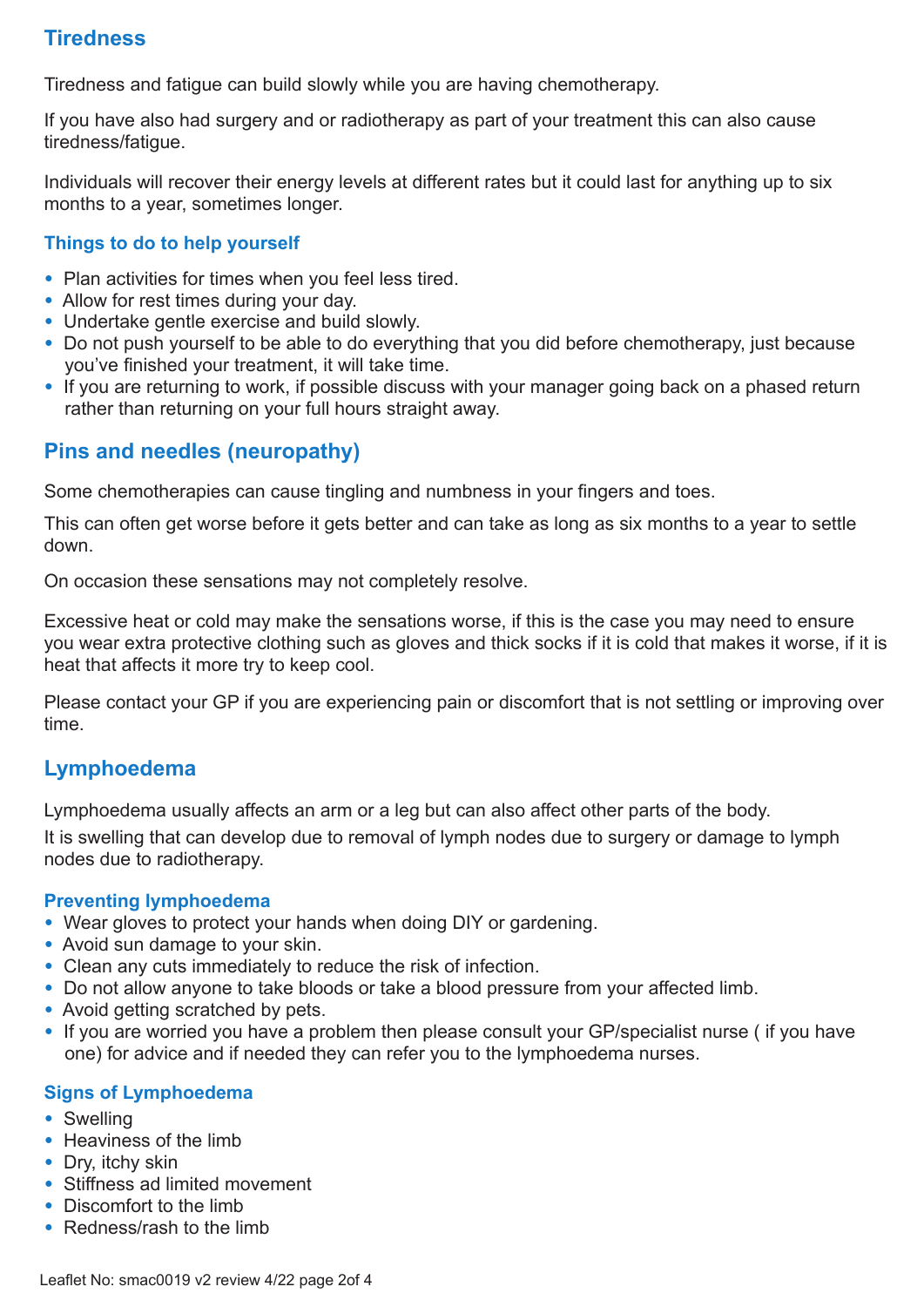# **Hair loss**

If you have lost your hair due to the chemotherapy you will notice it start to grow back about 4 to 6 weeks after completion of you chemotherapy.

It may come back with a different colour, come back curly or be a different texture, wear your wig or your scarf until you feel comfortable to show off your new hairdo.

Try to wait at least four to five months before you have your hair coloured, it would be advisable to have a patch test done before having a full head of hair colouring, your scalp may also be sensitive, use a semi-permanent dye initially to see how you feel.

## **Dental work**

You will need to wait at least 6-8 weeks before going to see your dentist.

If you are continuing on a treatment called Zolendronic acid (zometa) then you should speak to your nurse at the hospital before having any dental work undertaken.

## **Feelings and emotions**

There is no right or wrong way to feel after you have finished your chemotherapy.

Your feelings can also change as time moves on.

You may feel isolated or insecure as you are no longer seeing the doctors and nurses who were looking after you.

If you are going to continue with chemotherapy again at some point this may cause you stress and anxiety about having to face it again.

There are support groups available and for further information and advice please contact the Cancer Information Service based within both Calderdale Royal Hospital and Huddersfield Royal Infirmary.

- The Jayne Garforth Macmillan Information Centre, Macmillan Unit CRH 01422 222709
- Cancer Information Resource Room, Greenlea Unit Ward 7 HRI 01484 343614
- Email **cancerinformationandsupport@cht.nhs.uk**

## **Who to contact for information**

You may have had a specialist nurse allocated to you throughout your chemotherapy; these can be accessed for help and advice on the contact number that you were given by them at the start of your treatment.

Your GP will have been kept informed of your treatment plan and could also be a source of help and advice for you once your treatment has finished.

If you are going to be having further chemotherapy treatments then you will have been given further follow up appointments to continue seeing your Consultant where you can also discuss any issues you may have.